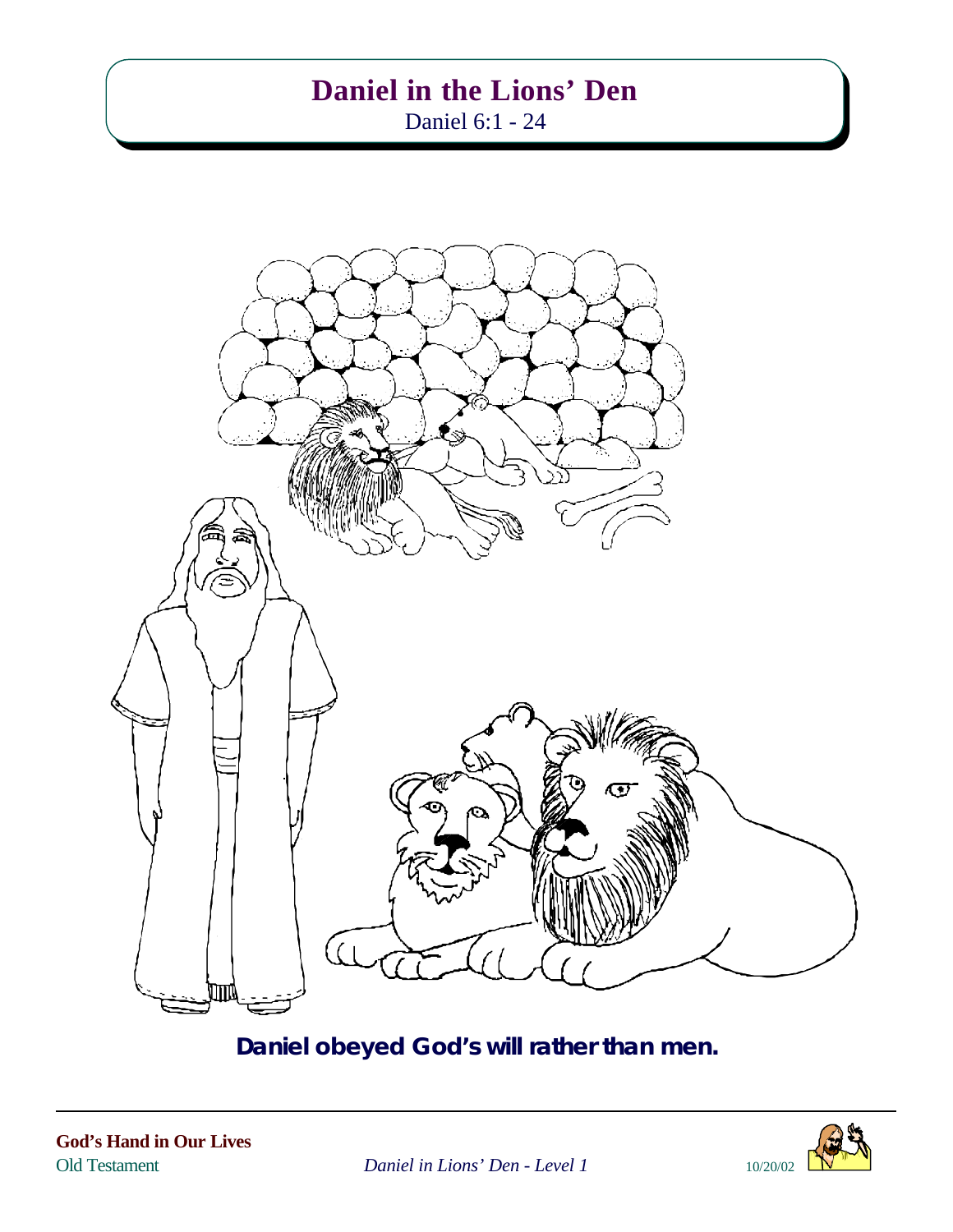# **The Story**

After the children of Israel had been taken from their homeland to live in Babylon, God caused King Darius to chose 120 men to help him rule the kingdom. God also caused one of these men to be a believer from Israel named Daniel.

Daniel was wise and honest and served the king faithfully. The king liked Daniel and planned to place him above all the other rulers. Some of the other rulers were jealous and angry with Daniel. They tried to find a way to make Daniel look bad in the king's eyes. But they could not find anything that would make the king angry with Daniel.

The other rulers came up with a plan to trick the king into being angry with Daniel. They came to the king and asked him to make a new law. The other rulers knew that Daniel believed in the true God and prayed to Him every day. So they wanted the new law to say that if anyone in the kingdom prayed to or worshiped any god but the king in the next thirty days, he would be thrown into the lions' den. The king agreed and made the new law.

When Daniel learned about the new law, he went home, opened his upstairs windows towards his old home of Jerusalem, and got down on his knees and prayed to the true God three times each day, just as he always had. When the other rulers

who were jealous of Daniel found him praying to the true God, they went back to the king and told him that Daniel had broken the new law.

The king was very upset because he liked Daniel, and he tried very hard to save Daniel from being thrown to the lions. But the laws of the king could not be changed. The king had Daniel brought to the lions' den and he said to Daniel, "May the God you serve save you." Then Daniel was thrown into the den and a large stone was placed over the opening.

The king went home to his palace, but he could not eat or sleep because he was worried about Daniel. When morning came, the king ran to the lions' den and called out to Daniel, "Daniel, was your God, whom you serve, able to save you from the lions?"

Daniel answered the king, "My God sent his angel to shut the mouths of the lions and they have not hurt me. I have done nothing wrong against you."

The king was very happy to hear that Daniel was alive and not hurt. He brought Daniel out of the lions' den and not a single scratch was found on Daniel because he trusted in God. But the men who had tricked the king were thrown into the lions' den and died.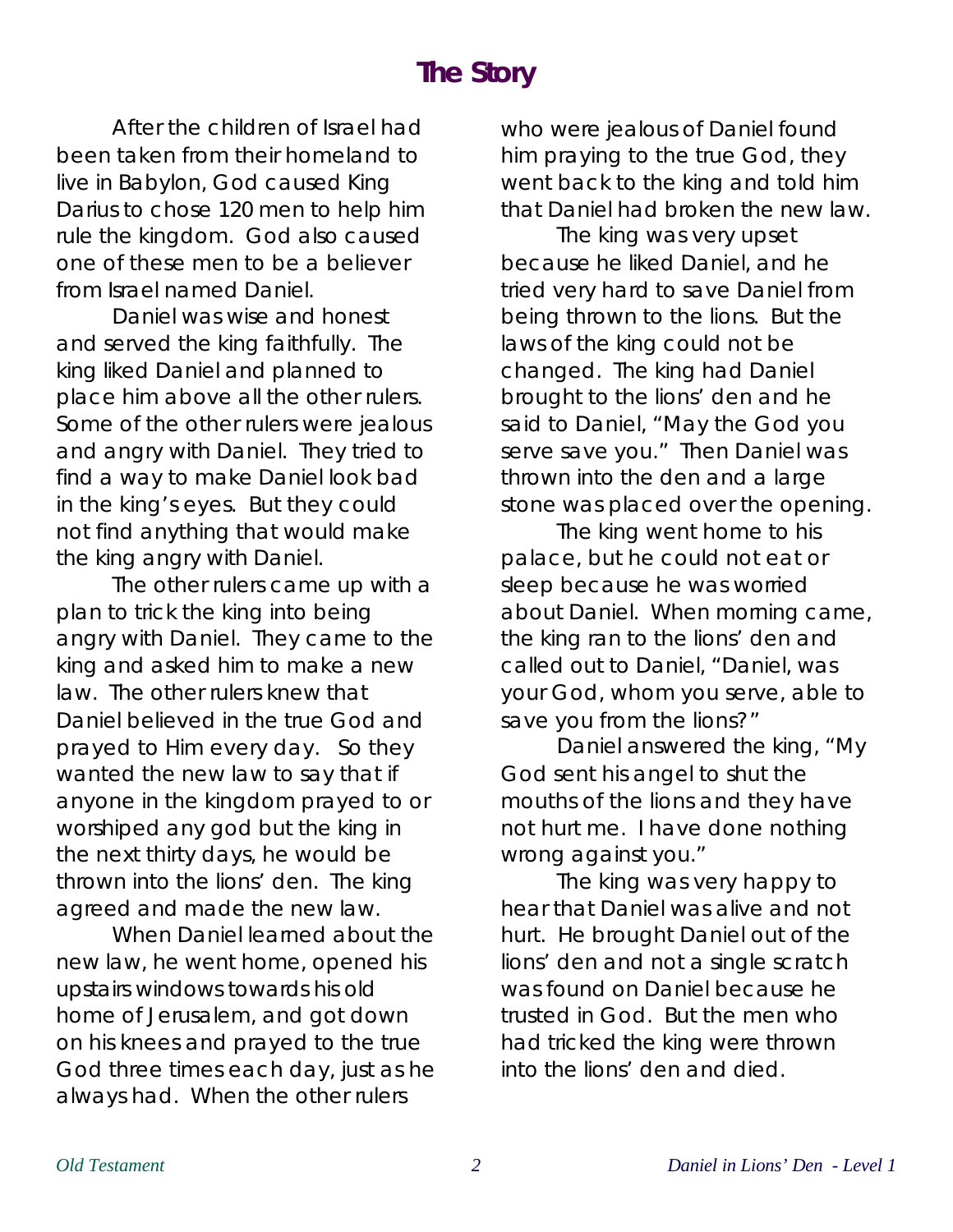#### **Activity One** - Draw a line matching the sentence to the picture.









**Daniel prayed to** God like he had always done.

The king chose men including Daniel to help him rule Babylon.

God sent an angel to protect Daniel from the lions.

< Jealous rulers tricked the king into signing a law to bow to the king.

**We are to obey God rather than men.**